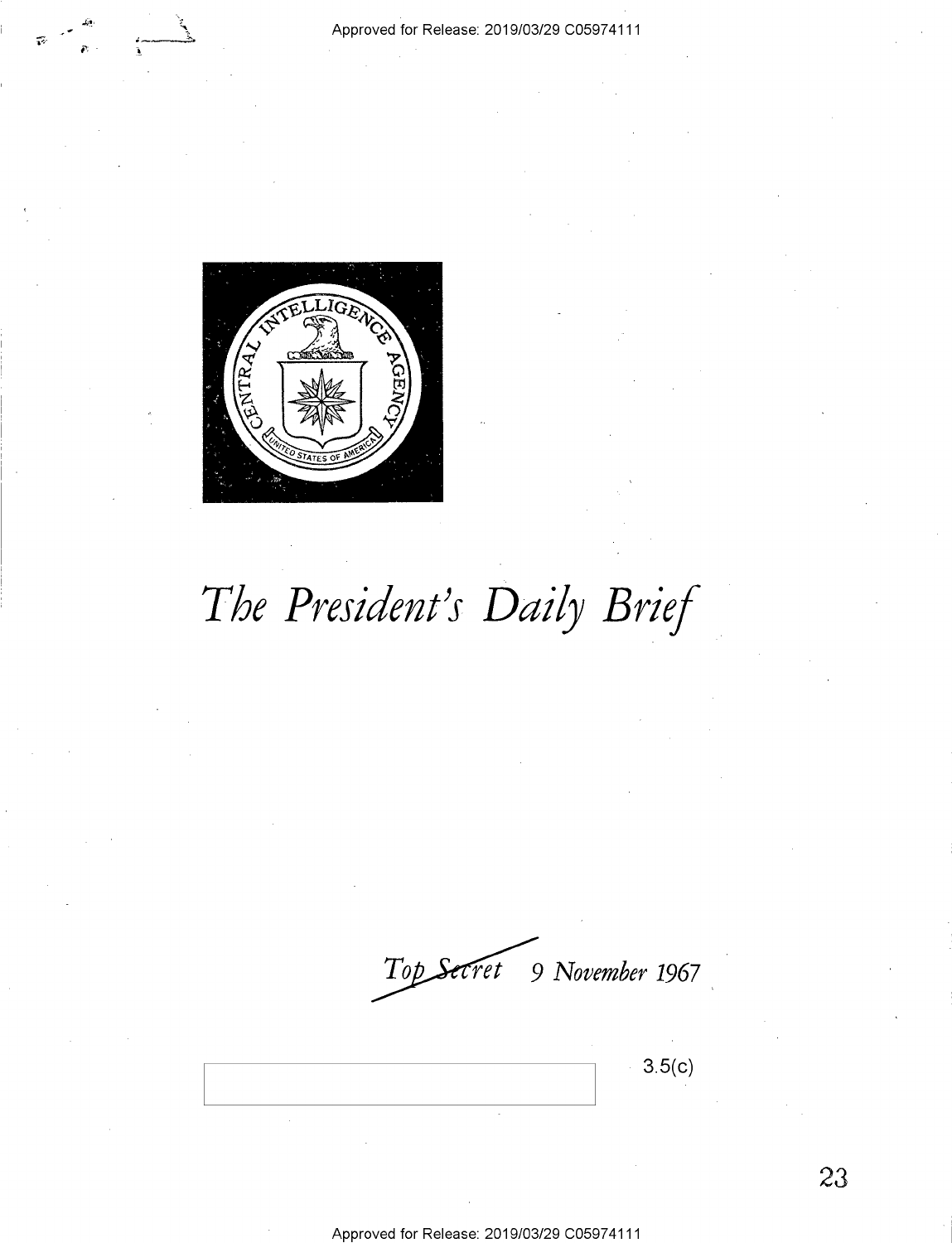

DAILY BRIEF 9 NOVEMBER 1967

#### 1. Congo

Mobutu has called an emergency committee meeting of the Organization of African Unity (OAU) for tomorrow to discuss the evacuation of the mercen-<br>aries now in Rwanda. He has also asked aries now in Rwanda. the Rwandans not to allow any evacuation until the meeting considers the matter.

Mobutu has backed down somewhat in his demands for extradition of the mercenaries, and now says he will allow them to leave if he can get a guarantee that they will not return. Whether the Rwandans will allow the mercenaries to stay in their country until the OAU acts, however, remains uncertain.

#### 2. Nigeria

#### 3. West Germany

Chancellor Kiesinger is holding firm to the middle ground on the delicate question of Britain's entry into the European Communities.

His recent public statements have been so vague as to lead the press into contradictory interpretations. Thus, one West German newspaper concludes "Kiesinger supports De Gaulle," while another maintains that the Chancellor is demanding "De Gaulle, give in."

Embassy Bonn views Kiesinger's mugwump tactics as further evidence of his determination to avoid a crisis and continue gentle persuasion tactics vis-a-· vis the French.

3.3(h)(2)

 $3.5(c)$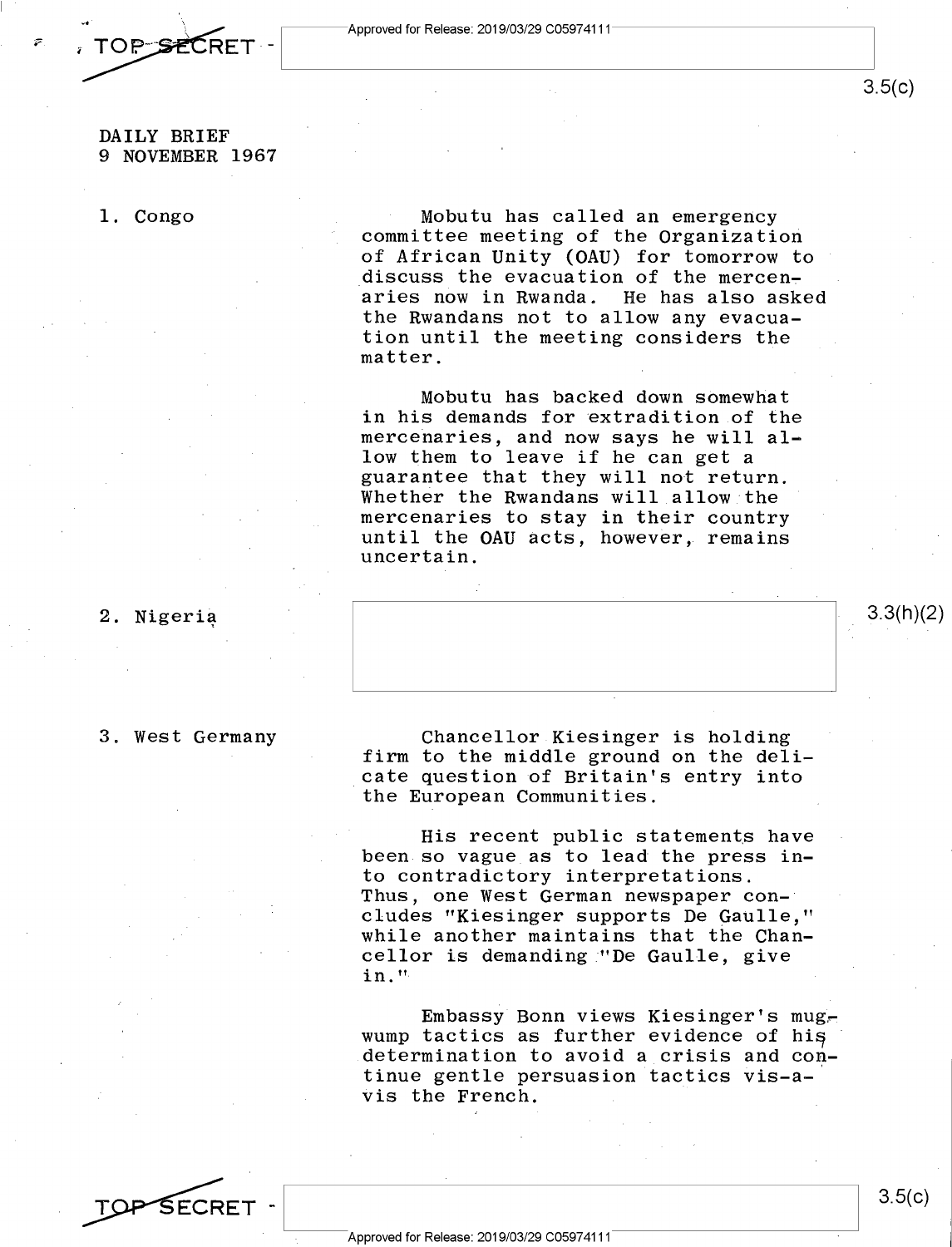$\mathcal{L}$ 

1

#### 4. Communist China

There are a number of signs that Peking is having trouble convincing militant Red Guards to abandon violence and return to school.

Tensions between opposing Red Guard organizations remain high in many areas and clashes between rival groups appear to have increased recently. The level of violence, however, is still far below that of last summer.

#### 5. Vietnam

We have an unconfirmed report that  $3.3(h)(2)$ a Soviet ship is carrying military equipment to Haiphong.

deck cargo<br> **The Soviet freighter-Yasnomorsk** which they have tentatively identified as two **PT** boats.

 $\frac{1}{\text{blue}}$  however, in- 3.3(h)(2) dicate that it is carrying a dry cargo barge and a tugboat. These are probably the objects identified as possible **PT**  boats.

Efforts are under way to identify conclusively the deck cargo in question. If gunboats are involved, it would mark the first known delivery of weapons by sea from the Soviet Union to North Vietnam.

3.3(h)(2)

#### 6. Cuba

a large number of "old-line" Cuban Communists have been arrested recently. We are not yet sure whether this means <sup>a</sup>renewed campaign against the pre-Castro Communists. If so, it will certainly inflame the grievances between the old guard and the "new" types and probably further damage Havana's relations with Moscow.



3.5(c)

#### Approved for Release: 2019/03/29 C0597 4111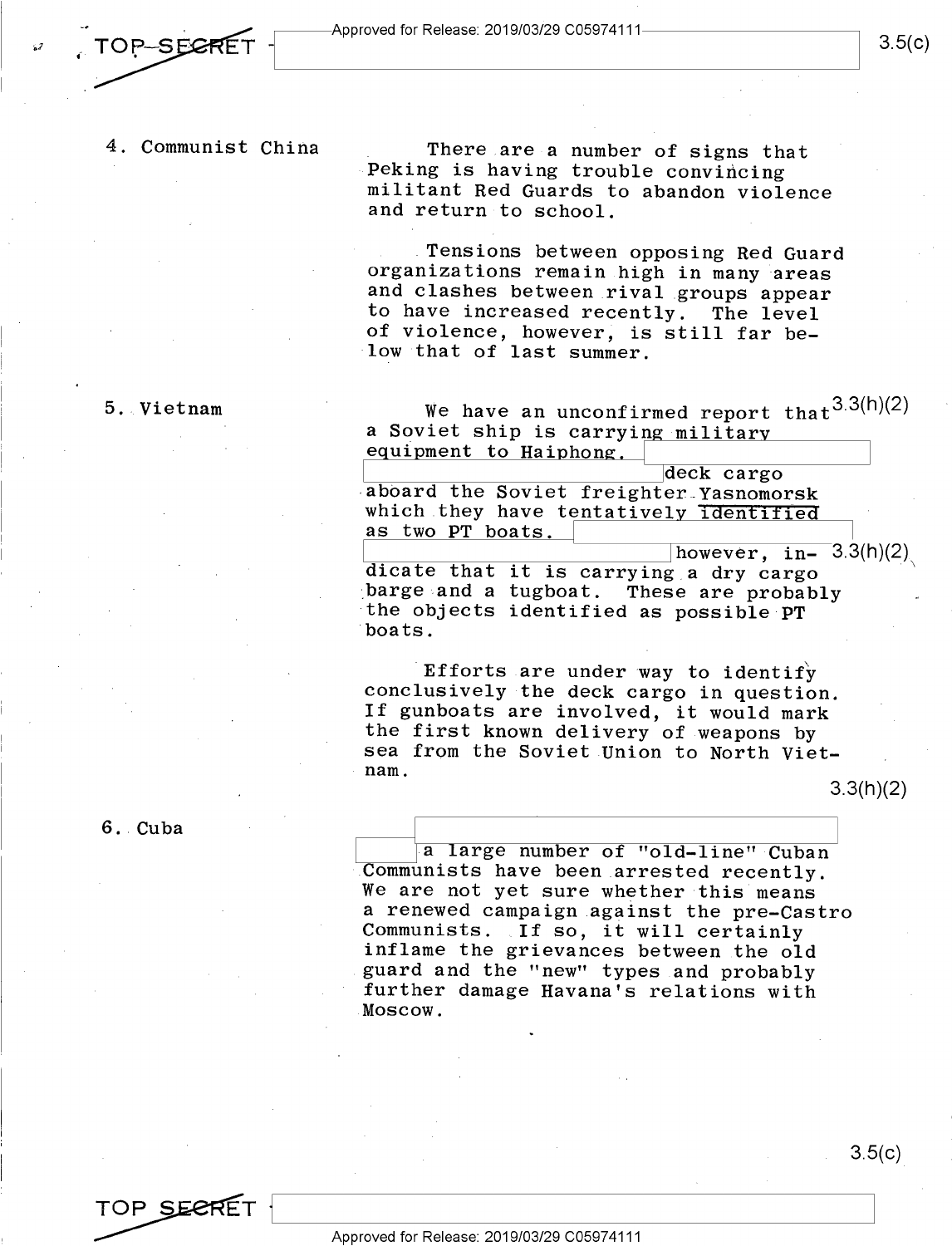.<br>وصد المارية

.<br>La

Top Secret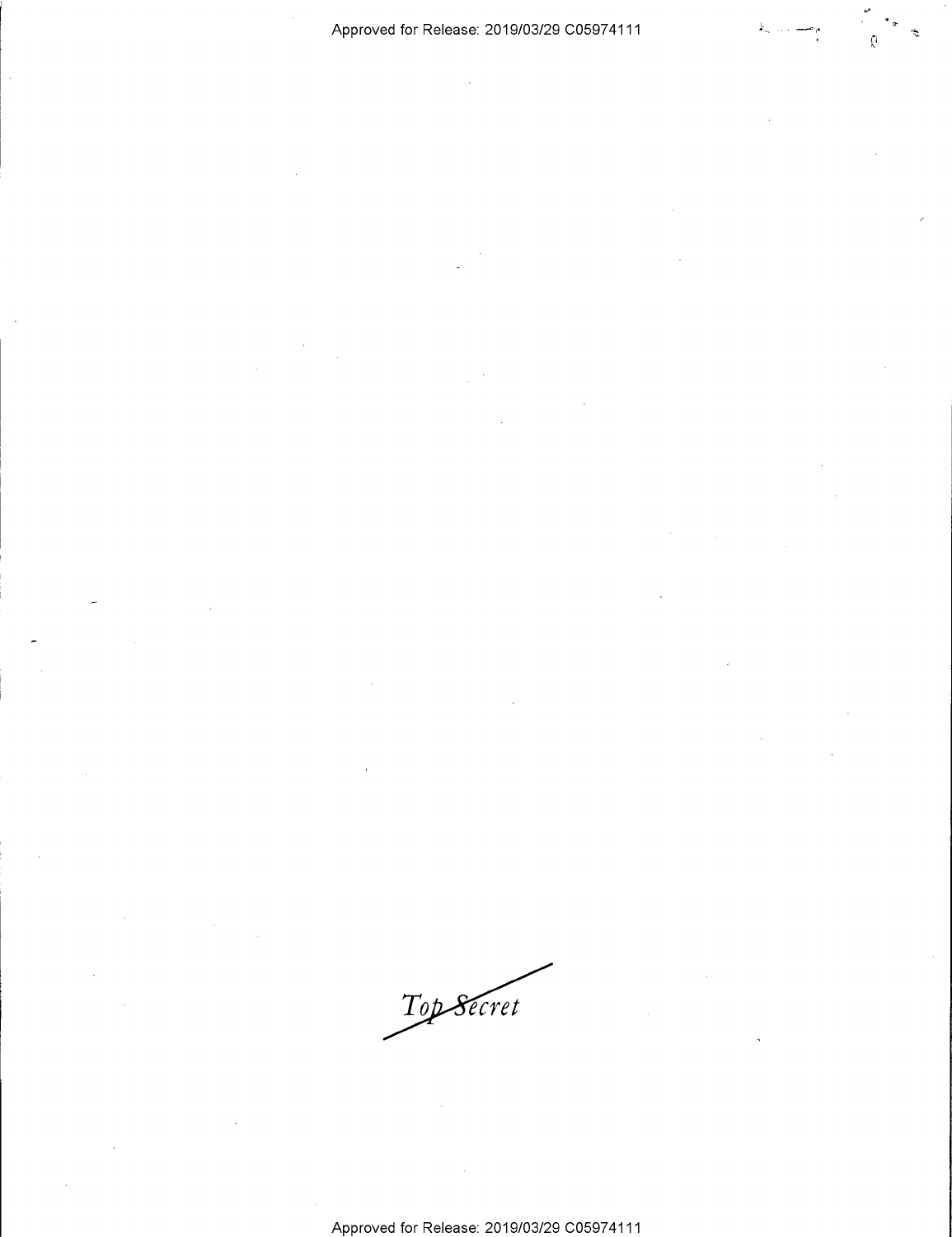



### FOR THE PRESIDENT'S EYES ONLY

## Special Daily Report on North Vietnam

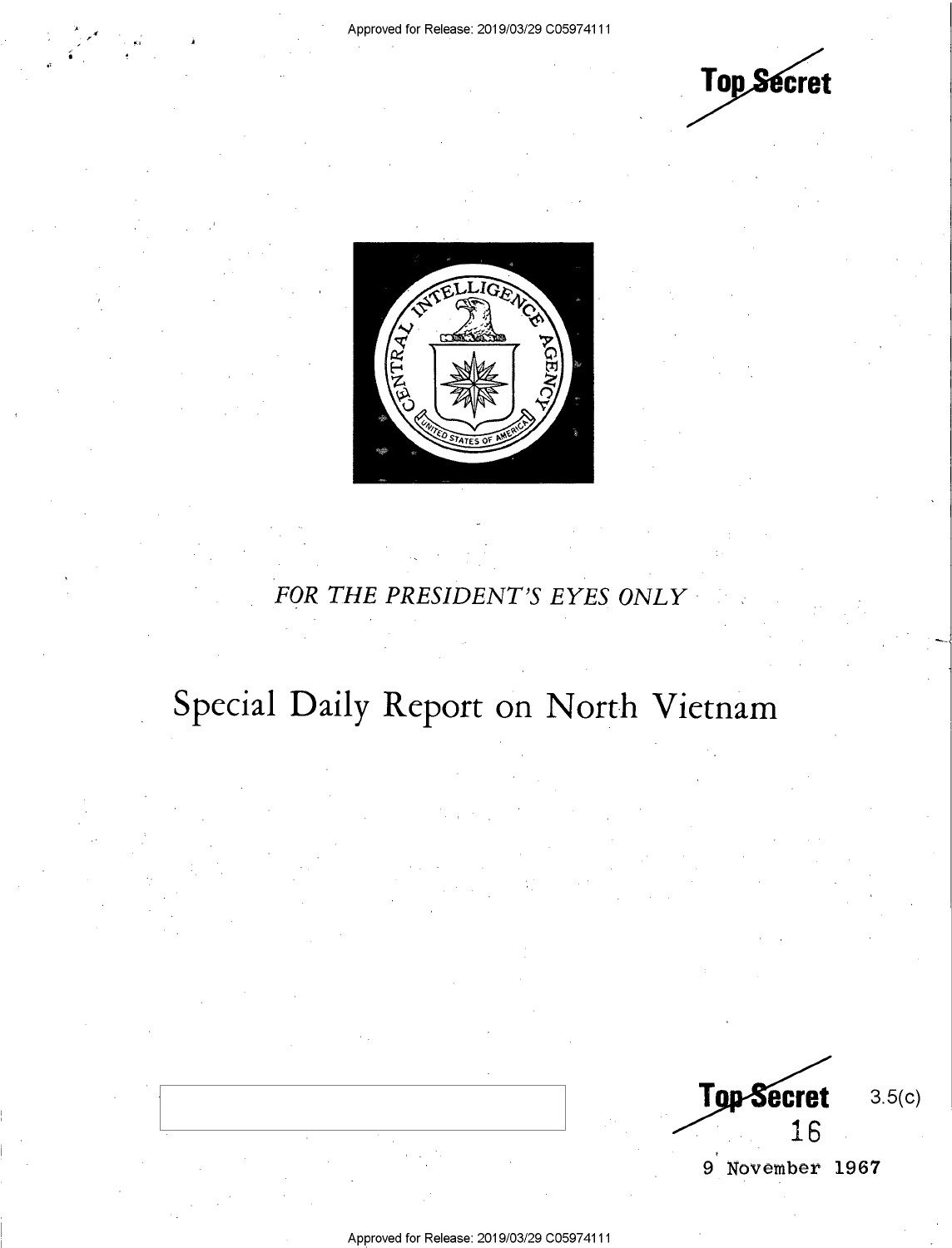



TOP SECRET

3.5(c)

3.3(h)(2)

Special Daily Report on North Vietnam for the President's Eyes Only

9 November 1967

#### I. NOTES ON THE SITUATION

\* \* \*

Hanoi Reaffirms Terms for Settlement: Premier Pham Van Dong has reaffirmed Hanoi's standard terms for a settlement of the war and for, talks with the At a reception honoring a visiting Soviet anniversary delegation on 7 November, Dong told his audience that the basis "to settle the Vietnam problem is the four points of the North Vietnamese Government and the political program of the Liberation Front--the only genuine representative of the South Vietnamese people." He further declared that if the US wants talks with Hanoi, it "must act on the 28 January statement of Foreign Minister Nguyen Duy Trinh." That statement called on the US to halt unconditionally the bombings "and all other acts of war" against North Vietnam as the conditions for Dong gave no indication that Hanoi is now demanding that such a bombing halt be ''definitive" (i.e., final or permanent) as did Party First Sec~ retary Le Duan in a 3 November speech before the Supreme Soviet in Moscow.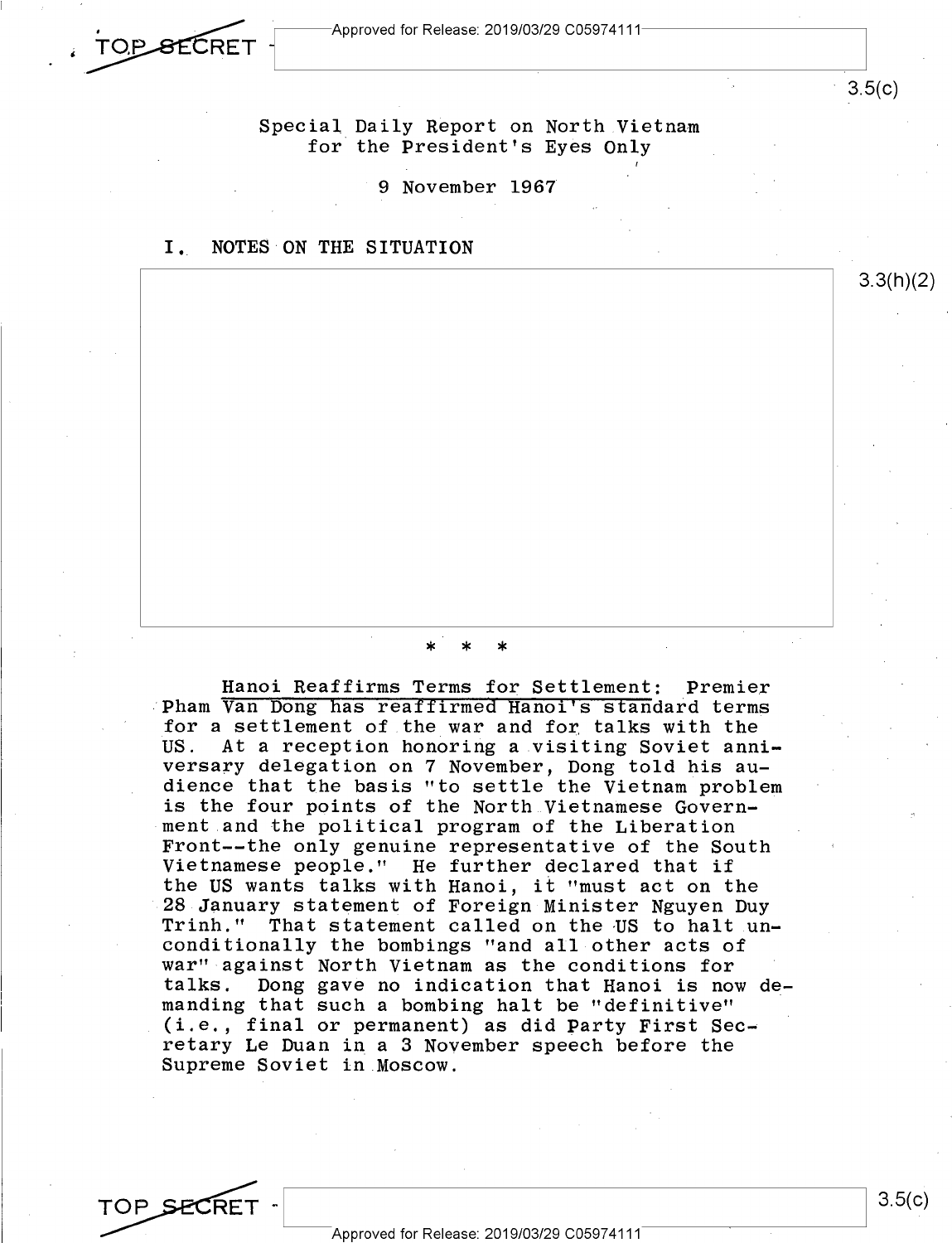TOPSECRET -

•

The Premier also provided a similar statement on negotiations and a variety of other subjects to<br>a British reporter. These were published on 8 Noa British reporter. These were published on 8 No-Dong told the reporter that the North Vietnamese expect further escalation of the war and that they are ready to cope with it. He pointed to the forthcoming second session of the Bertrand Russell war crimes tribunal as an event of "great international importance," claiming that it will throw more light on the "monstrous crimes of the US." Dong also went to some length in stressing the importance of the Liberation Front's new program and that organization's claim to be the "only true representative of the South Vietnamese people." Dong termed the present Saigon administration "quislings" who are not taken seriously, and asserted that the struggle against the Americans compels everyone to take a stand- either in favor of or against the US--"there is no third road."

\* \* \*

Construction Continuing at Yen Bai Airfield: Photography of 29 October shows construction 1s continuing to the runway at Yen Bai airfield north-Concrete appears to have been laid on part of the runway and the parallel taxiway. Three parking aprons, 13 aircraft revetments, and a dispersal taxiway were also observed. first progress noted at the field since 20 June when it appeared that preparations were under way to surface the runway.

\* \* \*

TOP SECRET

-2-

3.5(c)

3.3(h)(2)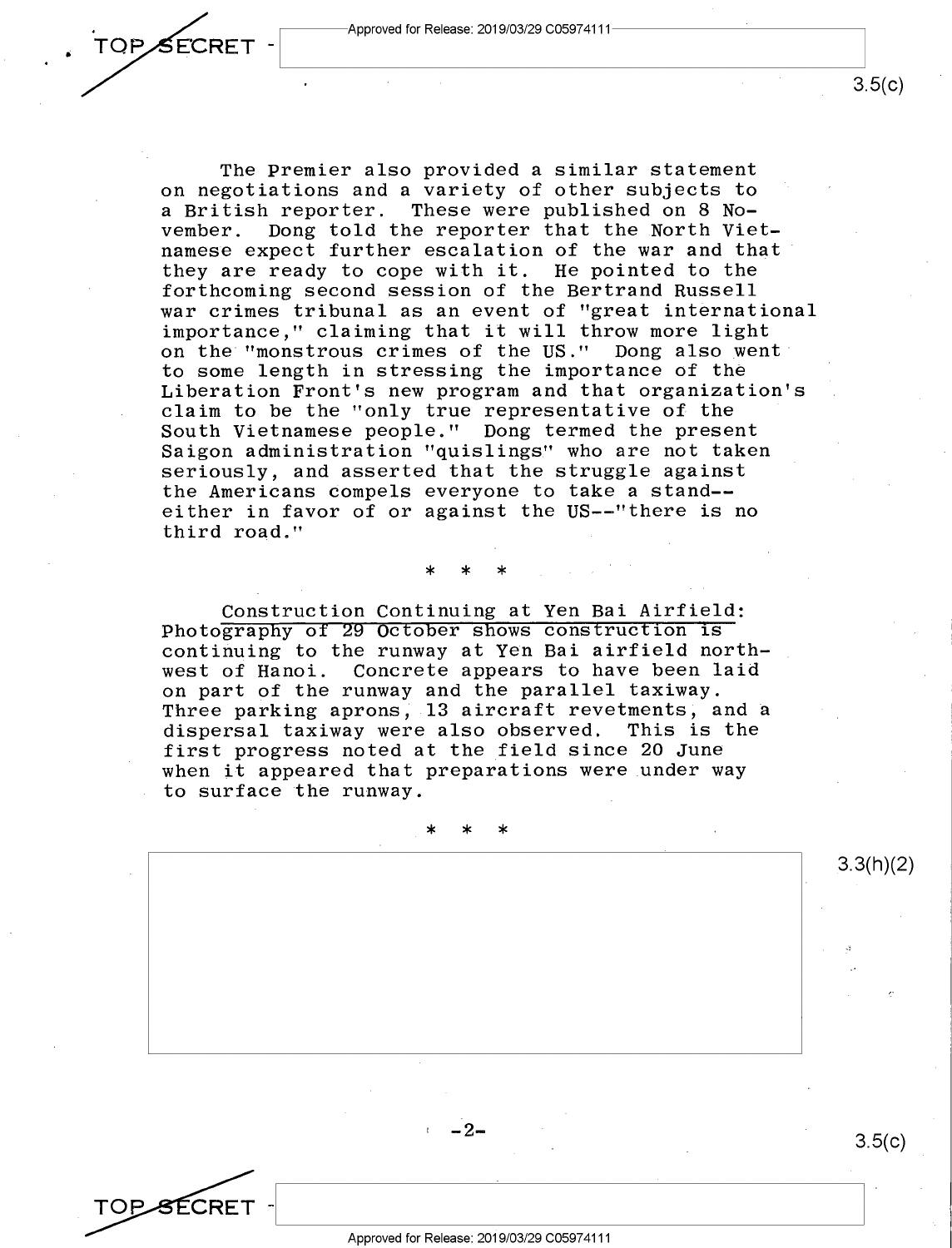Approved for Release: 2019/03/29 C0597 4111

\* \* \*

Effects of US River Mining Operations: A Icorrespondent stationed in North Vietnam has told US officials that, as of early August, the people of North Vietnam were distressed by the fact that mines had been dropped into rivers. The mines had not been removed because the North Vietnamese Navy was not familiar with minesweeping methods. The traffic of river craft carrying rice and vegetables was restricted and river navigation appeared to be greatly obstructed, especially on rivers be-

tween Hanoi and Haiphong.

3.5(c)

3.3(h)(2)

 $3.3(h)(2)$ 

3.3(h)(2)

\* \* \*

\* \* \*

Hanoi Says "Get in the Rice": On 5 November, Hanoi issued its seasonal exhortation to mobilize labor in the countryside to harvest this month's rice

 $-3-$ 

3.5(c)

TOP SECRET

TOP SECRET

Approved for Release: 2019/03/29 C05974111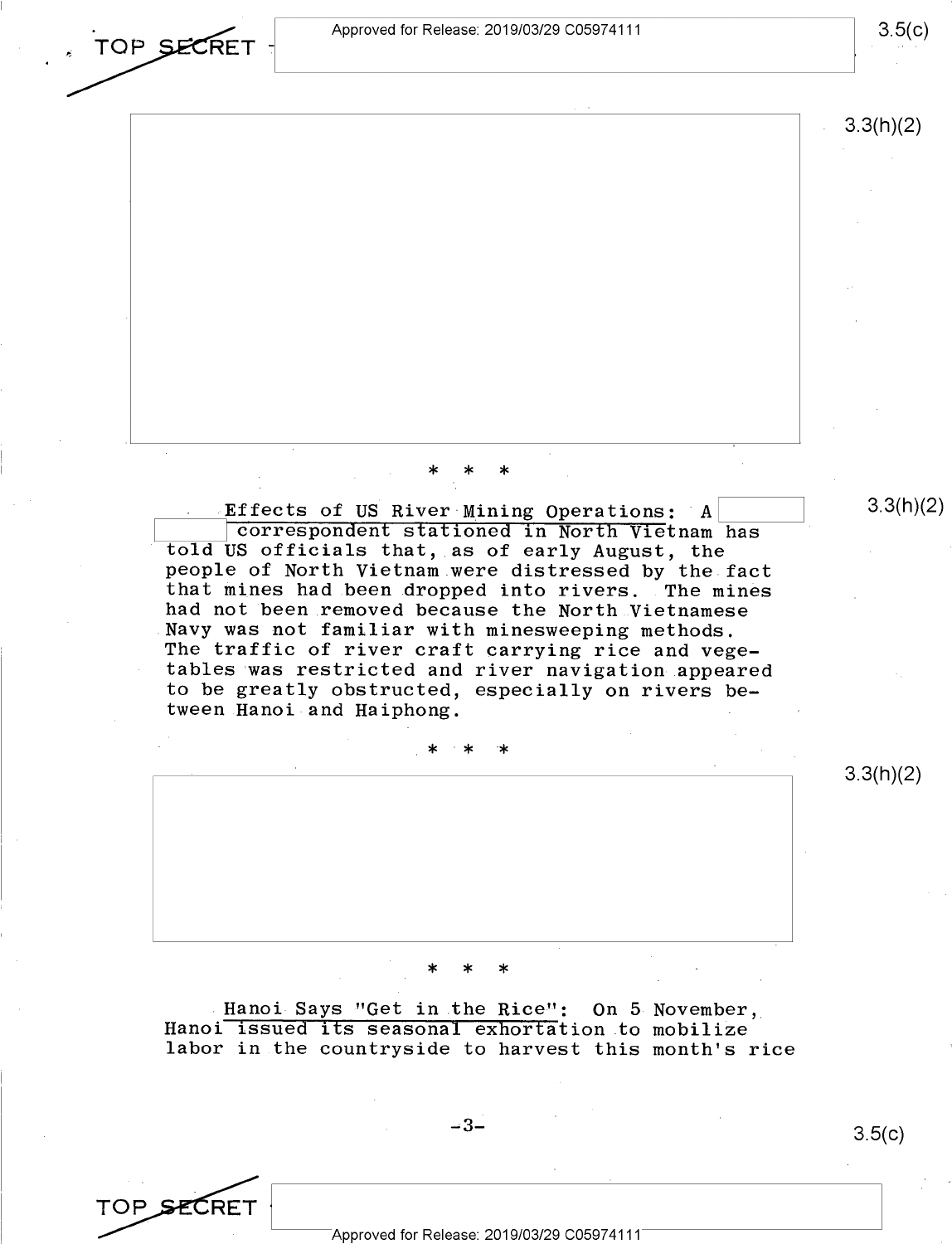TOPSECRET  $\frac{10}{\sqrt{5}}$ 

3.3(h)(2)

crop.

 $\mathsf{SCRET}$ 

Largely because of a long period of drought, it is estimated that this year's important 10th month crop--about two-thirds of a 4.5 million ton average yearly crop--will be about 10 percent or 200-300 thousand tons short. The crop harvested in early summer had an estimated 200 thousand ton shortfall. Grain imports this year have been running far ahead of 1966 imports.

#### II. NORTH VIETNAMESE REFLECTIONS OF US POLITICAL ATTITUDES ON THE WAR

\* \* \*

Hanoi on Negro Servicemen: A 6 November Hanoi English language broadcast to US troops in South Vietnam asserts that American Negroes are not only "suffering racial brutality and denied their freedom in the ghettos," but are also "discriminated against in the armed forces and in Vietnam." The broadcast claims that few Negro soldiers can get officer's rank and quotes Senator Edward Brooke as saying that "the Negro is not given the authority to,attain command." Hanoi also cites a 28 May report in the US magazine Tan claiming that a Negro colonel was given a desk job that never existed before, "simply to keep him from being assigned to <sup>a</sup> field command."